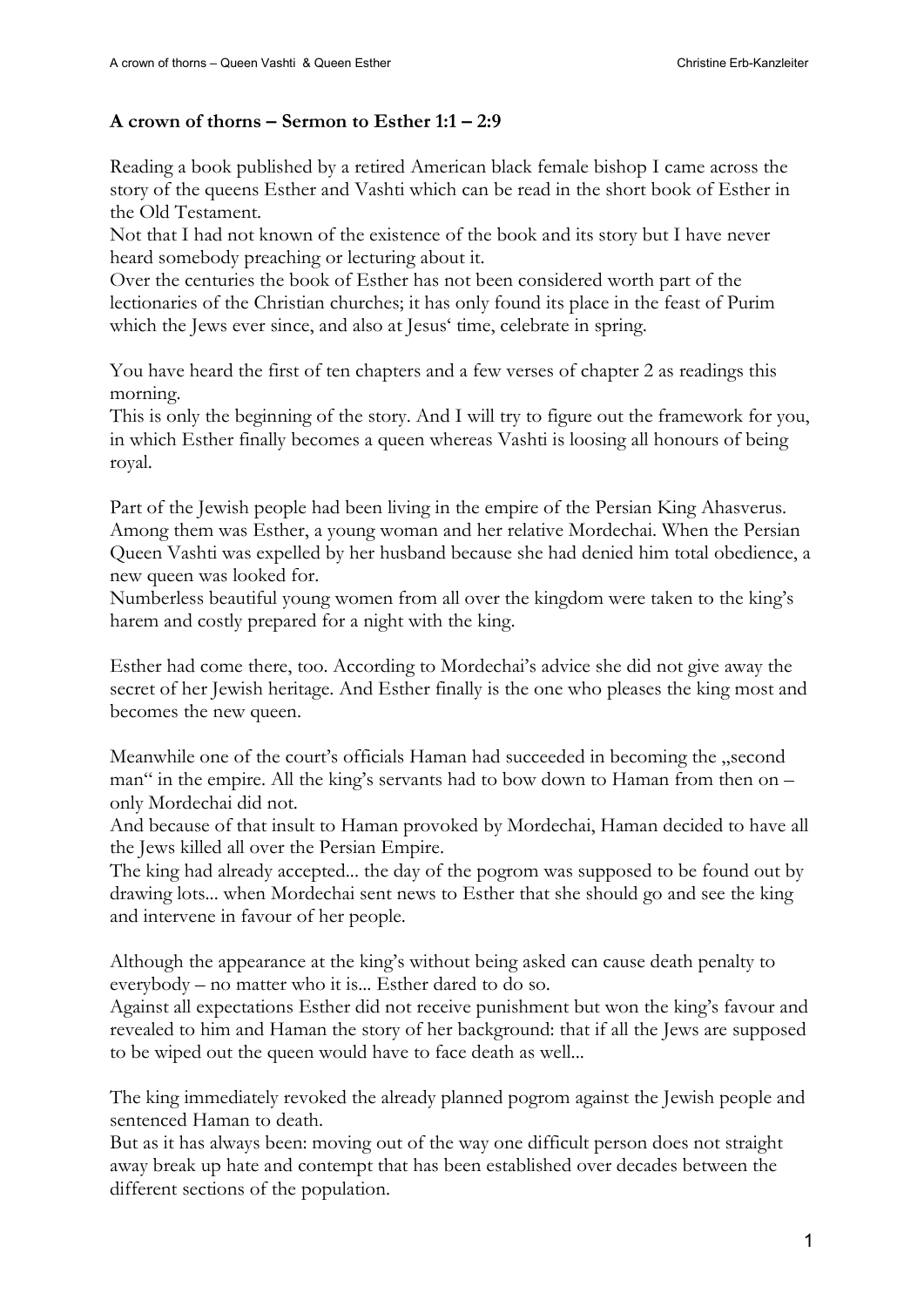A terrible lot of fighting and violence had to be lived through until the Jewish people with the help of Queen Esther found to peace and justice and the unlimited permission to stay in the Persian empire.

But:

The details of Esther's daring reign must not let us forget that Queen Esther was not the first queen to defy King Ahasverus. The standard had already been set by her predecessor, the king's first wife, Queen Vashti.

Either King Ahasverus had notoriously bad luck in choosing wives, or else he was attracted to independent women and didn't know it...

His first wife, Queen Vashti, refused to come to the King when summoned; his second wife, Queen Esther, went to the king without summons. The similarity is striking!

They are two women who took advantage of their position as wives of a prominent public figure. Their stories give us at least a slight idea what enormous responsibilities and pressures were placed upon such women...

In the case of the queens Vashti and Esther, each queen was faced with a decision whether to accept or reject the role expected of her.

Each woman had to face the consequences of her decision. And the outcome of Queen Vashti's story was not at all as fortunate as Esther's.

A feast had been called in the empire.

For his princes, royal subjects, administrative officers and military personnel King Ahasverus gave a big party: from Persia to Media. The festivities lasted for more than one hundred eighty days.

So pleased with all that and himself the king extended the celebration for seven more days in Susa, the home of his winter palace.

Unlike to the others the festivities in Susa were open to all, great and small alike: free flowing wine served in golden goblets and much more... and all taking place without cause.

It wasn't the king's birthday or an important military victory... it was just to show off all the splendour and richness of the king and his court.

And beside that in a separate quarter of the winter palace, a private party was going on: Queen Vashti and the women of Susa were enjoying their own ceremonies, because women in King Ahasverus empire were excluded from these public festivities. But for Queen Vashti, the women of Susa had at least a small opportunity to join in the festive spirit that filled their land: the wives of noblemen and the wives of peasants were celebrating together and Queen Vashti took seriously her responsibilities to the women of the land.

Back in the courtyard, however, the mood of the men's party had come to a feverish pitch: singing and laughter, dancing and drinking, boasting about conquering countries and women had come to the height.

Leading the whole was the king.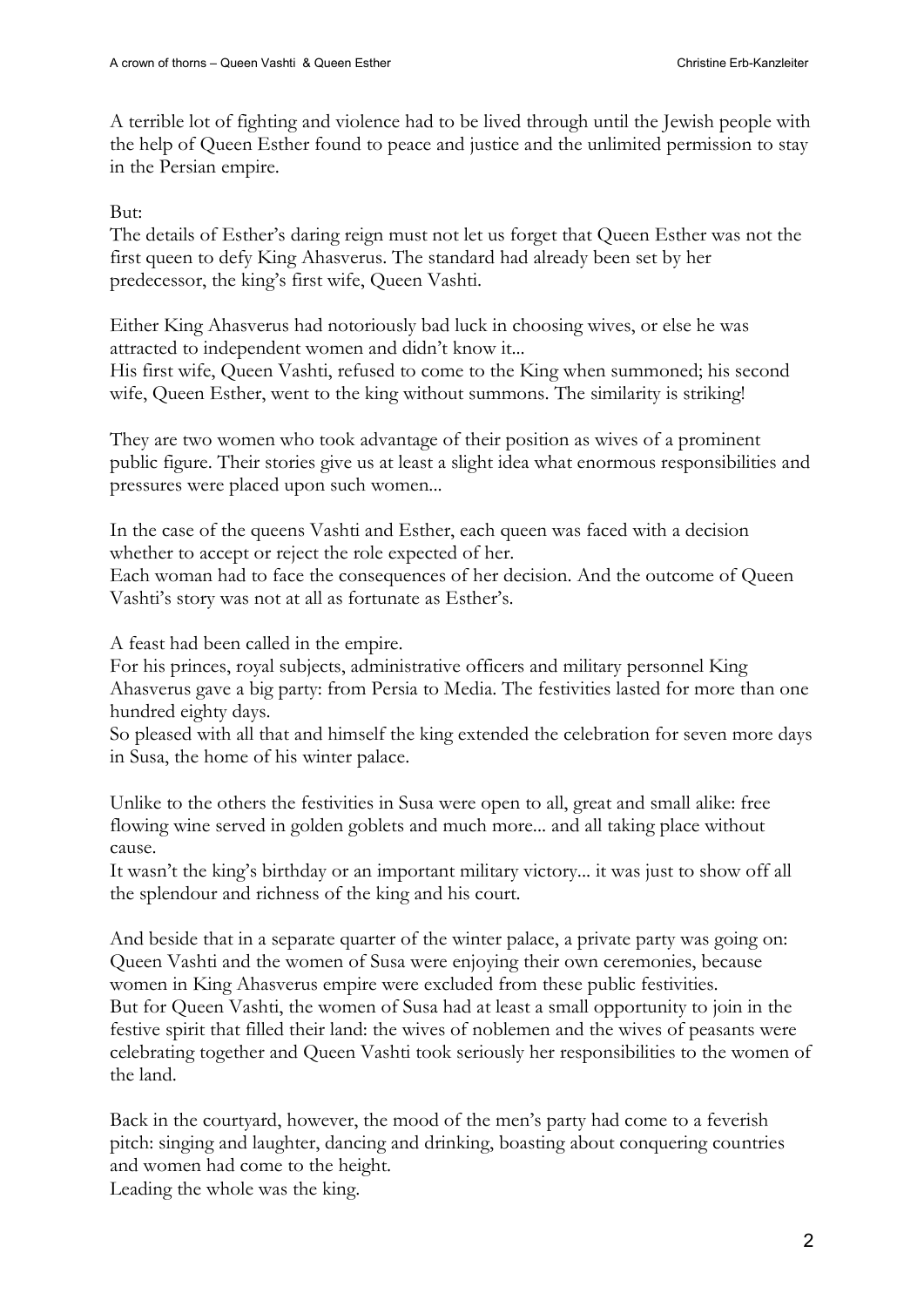All other women, he boasted, paled in comparison to his wife, Queen Vashti. And to prove his point he sent seven trusted eunuchs to bring the queen to him immediately...

What followed sent shockwaves throughout the kingdom. It was enough to sober the king: "But Queen Vashti refused to come at the king's command..."

Imagine the king's humiliation!

Flanked by his friends, observed by all – friends and others – he could not afford that: public insubordination, especially from a woman. Even if that woman was the queen.

Perhaps under different circumstances – in the privacy of their chambers or in a private discussion between the two of them over dinner – the king would have accepted. Perhaps.

But:

In front of all the men who now looked on in horror, the king had to act – and act quickly.

At all costs, it must never be said that the king was hen-pecked.

Imagine, if a man could not rule his own house – which meant wife and children – then surely he could not rule a whole empire.

In other words the king's honour and ego were at stake. The private differences between a man and his wife became a public battleground with political and social consequences.

King Ahasverus called in the wisest men of his kingdom for deliberations.

Whatever their recommendations, he would follow.

The objective was clear: an example would have to be made of Queen Vashti. Too many women looked upon her. If that ever circulated... that the king's wife had openly refused... anarchy would spread throughout the country...

The wise men were afraid: women could get all kinds of crazy ideas in their heads. They might even think they were men's equals, capable of making their own decisions... No man would any longer be safe in his own house...

In the eyes of those men the queen's disobedience had social, political and economic consequences and dangers... Her behaviour was a threat to the created order and to national security of course.

For her refusal to leave her own guests and come to her husband Vashti paid dearly. The rest of the story, we know all too well.

In the end she lost her crown. She lost her home and her position in society. But she kept her head held up high, and her pride and dignity unhurt!

The king's demand for his wife to come and show herself before his drunken guests was just too much.

There comes a time when even a queen has to put her foot down and say No. Enough is enough!